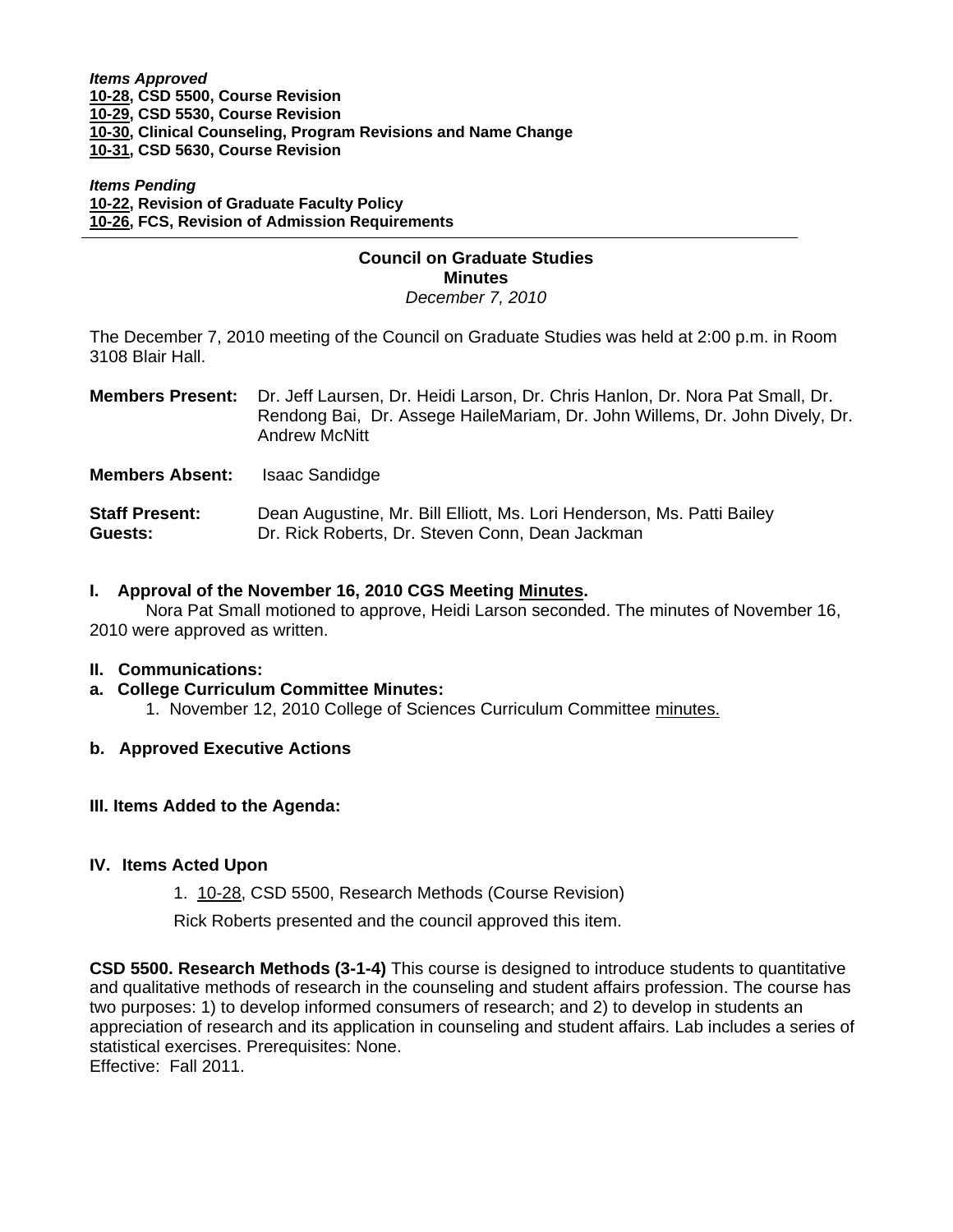2. [10-29,](http://www.eiu.edu/~eiucgs/currentagendaitems/agenda10-29.pdf) CSD 5530, Pre-Practicum (Course Revision) 2 Rick Roberts presented and the council approved this item.

**CSD 5530. Pre-Practicum (3-1-4)** A course in the application of theories with emphasis upon developing knowledge and skills expected of the professional counselor. Lab includes Interpersonal Process Recall (Triadic counseling practice). Prerequisites: None. Effective: Fall 2011.

3[. 10-30,](http://www.eiu.edu/~eiucgs/currentagendaitems/agenda10-30.pdf) Clinical Counseling, Program Revisions and Name Change

Rick Roberts presented and the council approved this item.

To meet new accreditation requirements by the Council for Accreditation of Counseling and Related Educational Programs (CACREP). Beginning July 1, 2009, all applicant programs in Clinical Mental Health Counseling must require a minimum of 54 semester credit hours or 81 quarter credit hours for all students. As of July 1, 2013, all applicant programs in Clinical Mental Health Counseling must require a minimum of 60 semester hours or 90 quarter credit hours for all students. Based on state university trends and additional hours required for applicants without teaching certification, students in the School Counseling program will be required to take a minimum of 60 semester hours.

In addition, to align with CACREP standards the department requests that the Clinical Counseling concentration title be changed to **Clinical Mental Health Counseling**.

## **Counseling**

**Program Mission:** The M.S. in Counseling provides dynamic curricula for students interested in obtaining certification as School counselors or licensure as Licensed Professional Counselors (LPC) and Licensed Clinical Professional Counselors (LCPC). Students choose a concentration either in Clinical Mental Health or School Counseling, both fully accredited by the Council for Accreditation of Counseling and Related Educational Programs (CACREP). These concentrations lead to a terminal degree and prepare students for employment either as School Counselors within K-12 school systems or as Clinical Mental Health Counselors within mental health agencies, health care facilities, employee assistance program (EAP), or human service agencies. Students who complete the program are eligible to pursue Ph.D./Ed.D. studies in Counselor Education, Counseling Psychology, Clinical Psychology, and other related fields or to pursue specialized training in Marriage and Family Counseling, Play Therapy, or Private Practice. Degree Requirements

Degree requirements include those outlined for the master of science degree by the Graduate School (see "Requirements for the Master of Science Degree"). The courses for the Master of Science in counseling must total a minimum of 60 semester hours. The plan, therefore, requires that the student complete the following courses identified below:

Curriculum for Concentration in School Counseling

# Required Courses:

# **Total Credits: 60**

- Electives. Credits 6
- CSD 5500 Research Methods. Credits: 4
- CSD 5510 Professional Orientation. Credits: 3
- CSD 5520 Theories of Counseling. Credits: 3
- CSD 5530 Pre-Practicum. Credits: 4
- CSD 5600 Cross-Cultural Counseling. Credits: 3
- CSD 5610 Human Development for Counselors. Credits: 3
- CSD 5620 Group Counseling. Credits: 3
- CSD 5630 Practicum. Credits: 4
- CSD 5640 Play Therapy. Credits: 3
- CSD 5900 Appraisal. Credits: 3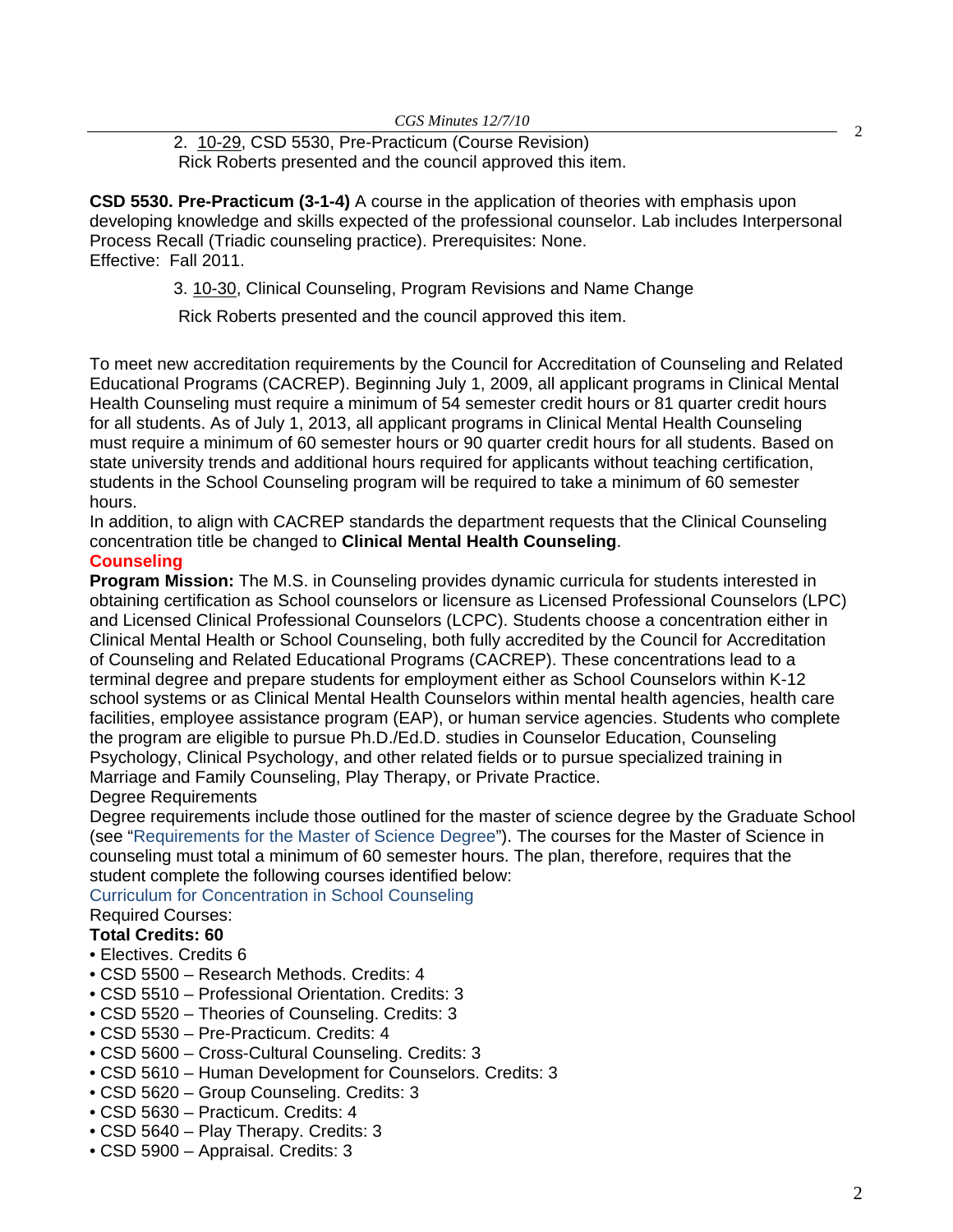- CSD 5920 Career Counseling. Credits: 3
- CSD 5940 Foundations of School Counseling. Credits: 3
- CSD 5945 Management of School Counseling Programs. Credits: 3
- CSD 6920 Supervised School Experience. Credits: 3 to 6
- EDF 5500 Theory into Practice: Curriculum Development. Credits: 3

• EDF 5510 – Theory into Practice: Social Foundations of Educational Practice. Credits: 3 All students are required to complete a final comprehensive examination or write a thesis prior to completion of the graduate degree.

Curriculum for Concentration in School Counseling without Teacher Certification

For students accepted into the School Counseling program who are not certified as a teacher, the following course will be required:

• SPE 2000 – Disabilities in the Context of Education and the Life Span. Credits: 2

In addition to this course, students are required to submit a criminal background investigation and obtain a passing score on the Illinois Test of Basic Skills prior to Practicum (for post master's students seeking alternative education, these items are due prior to Internship). The criminal background investigation is conducted by the Department of Human Resources and the College of Education and Professional Studies. Students are responsible for the cost of these background investigations.

Curriculum for Concentration in Clinical Mental Health Counseling

Required Courses:

## **Total Credits: 60**

- CSD 5400 Special Issues. Credits: 3
- CSD 5500 Research Methods. Credits: 4
- CSD 5510 Professional Orientation. Credits: 3
- CSD 5520 Theories of Counseling. Credits: 3
- CSD 5530 Pre-Practicum. Credits: 4
- CSD 5600 Cross-Cultural Counseling. Credits: 3
- CSD 5610 Human Development for Counselors. Credits: 3
- CSD 5620 Group Counseling. Credits: 3
- CSD 5630 Practicum. Credits: 4
- CSD 5640 Play Therapy. Credits: 3
- CSD 5900 Appraisal. Credits: 3
- CSD 5920 Career Counseling. Credits: 3
- CSD 5930 Foundations of Clinical Counseling. Credits: 3
- CSD 5960 Family Counseling. Credits: 3
- CSD 5970 Counseling the Chemically Dependent. Credits: 3
- CSD 5980 Clinical Diagnosis and Treatment Planning. Credits: 3

Abnormal Psychology must have been completed within 5 years prior to taking this course.

• CSD 6900 – Supervised Clinical Experience. Credits: 3 to 9

All students are required to complete a final comprehensive examination or write a thesis prior to completion of the graduate degree.

4. 10-31, CSD 5630, Practicum (Course Revision)

Dr. Rick Roberts presented and the council approved this item.

**CSD 5630. Practicum (3-1-4)** This course provides for the development of counseling skills under supervision within a student's program of study. Lab includes individual and triadic supervision. Prerequisites: CSD 5500, CSD 5510, CSD 5520, and CSD 5530. Effective: Spring 2012